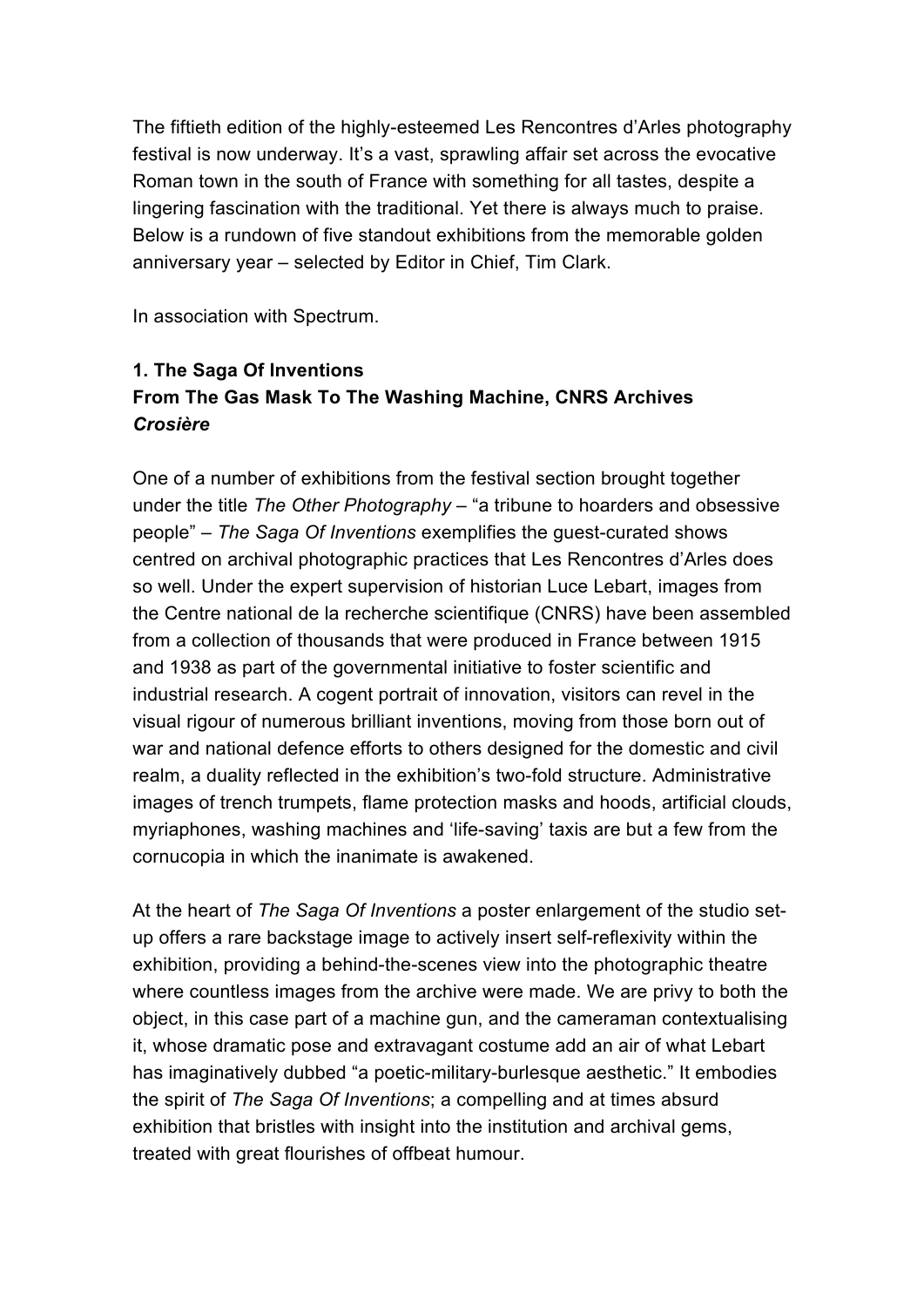### **2. Mohamed Bourouissa Free Trade** *Monoprix*

Upstairs from the Monoprix supermarket near the train station is a vast space that aptly plays host to *Free Trade*, a survey showcasing fifteen years of creative output from Algerian-born artist Mohamed Bourouissa. His work examines the value and visibility of marginalised and economically bereft members of society, as well as productions of knowledge, exchange and structures of power. Video, painting, sculpture, installation and, of course, photography are all put to powerful use. So too is an impressive range of imagery that encompasses staged scenes, surveillance footage and even stolen smartphones. Though perhaps counter to this experimental vision Bourouissa is still best known for his breakthrough series *Périphérique (2005- 09)*, reflecting on the discrepancies through re-enactment and narrative tableaux between the lives of Parisian youth and their limited depiction by right-wing mainstream press and politicians.

Curated by festival director Sam Stourdzé, it's a challenging and disparate exhibition, staged in an open-plan format to create a complex visual and aural environment. Ideas come into focus and vibrate against one another, laying bare some of the terrible realities and injustices of late capitalism, all the while questioning the means of an image and politics of representing the other. There's also an exhibition within the exhibition involving a collaboration with Monoprix employees and photographer Jacques Windenberger, in what became democratic practices where subjects were actors in informationparticipation photographic projects – "a kind of community visual memory." Bourouissa's originality as a conceptually-driven documentary photographer consists not just in what he represents but how he represents it. As such *Free Trade* feels sharp, sobering, confounding, mysterious, critical and intelligible on its own political terms.

# **3. Libuše Jarcovjáková Evokativ** *L'église Saint-Étienne*

In the *My Body Is A Weapon* constellation of exhibitions veteran Czech photographer Libuše Jarcovjáková turns it up a notch with *Evokativ* in collaboration with curator Lucie Černá. Raw, emotive and visceral, her photographs are far from picture-perfect but that's not the point. Taken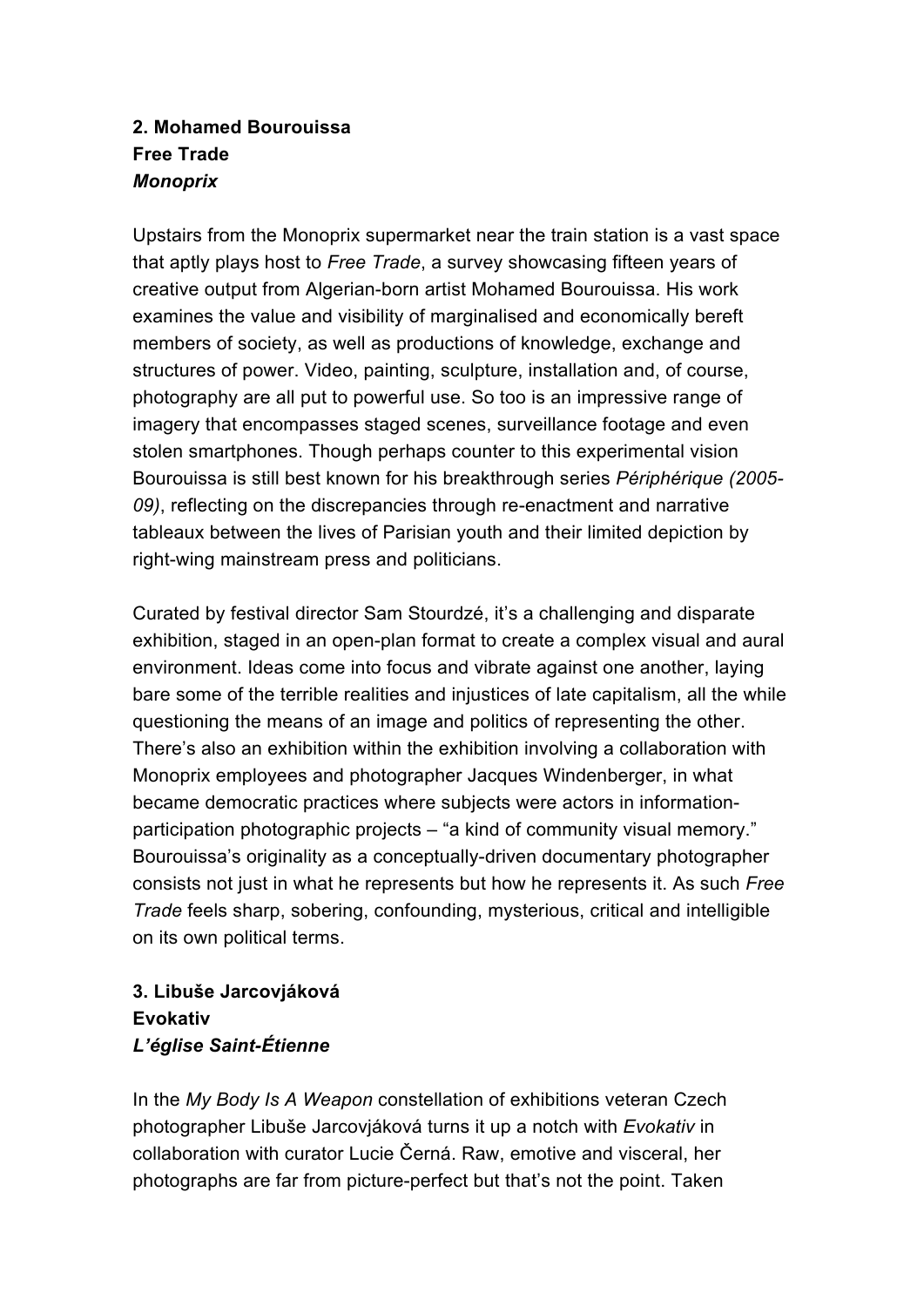between 1970 and 1989 in communist Czechoslovakia they are vessels of pain and poetry from a dark period of totalitarian rule, a diaristic record of life, love, work, drink, sex and depression splayed out before the camera. Hers is an unflinching and brutally honest account of the immediate world around her, from the confines of the bedroom to the theatre of the street, resolving into a compelling portrait of the artist as a young woman. What emerges from these monochromatic worlds is a mood piece positing reckless abandon and hedonism as an act of resistance.

*Evokativ* flows freely around its impressive church setting, with a partiallyenclosed area in the centre of the space. It functions almost as a confessional zone, perhaps delivering the exhibition's most revealing and affecting moment: "Abortion. I arrived at the hospital in the middle of the night with a high fever. I was bleeding and longed for it to end. I had no desire for a baby whatsoever," the artist recalls by way of an extended handwritten caption to images of luminous jugs full of liquid. "The doctors were of a different opinion and instructed me to lie quietly in bed. I crept silently to the toilet. Jugs full of the urine of pregnant women gleamed on the windowsill. They were wonderful. I took photos of them and did some squats. In the end I miscarried. All that remained were the jugs."

## **4. Home Sweet Home 1970-2018: The British Home, A Political History** *Maisone des Peintres*

Within the intimate confines of Maisone des Peintres lies *Home Sweet Home, 1970-2018: The British Home, A Political History*. Meandering through the rooms and set across two floors, this exhibition explores what curator Isabelle Bonnet refers to as "the link between the well-being of soul and body and the domestic interior." Taking its cues and logic from the English language invention of words such as 'comfort' and 'comfortable' the focus is on anatomising everyday life in Britain from the 1970s to the present day. Via a multi-generational artist axis it features key works by Anna Fox, David Moore, Martin Parr and Sirkka-Liisa Konttinen alongside artists such as Andy Sewell, Natasha Caruana and Juno Calypso. Collectively, their vignettes collectively reveal the dynamics and complexities of family life allied to the pleasures, comforts and even terrors of domesticity. Indeed, one curious variant on theme points to issues of seclusion and confinement courtesy of an installation by Edmund Clark's *Control Order House* (2011) comprised of interior snapshots of a place where an individual under house arrest lived, having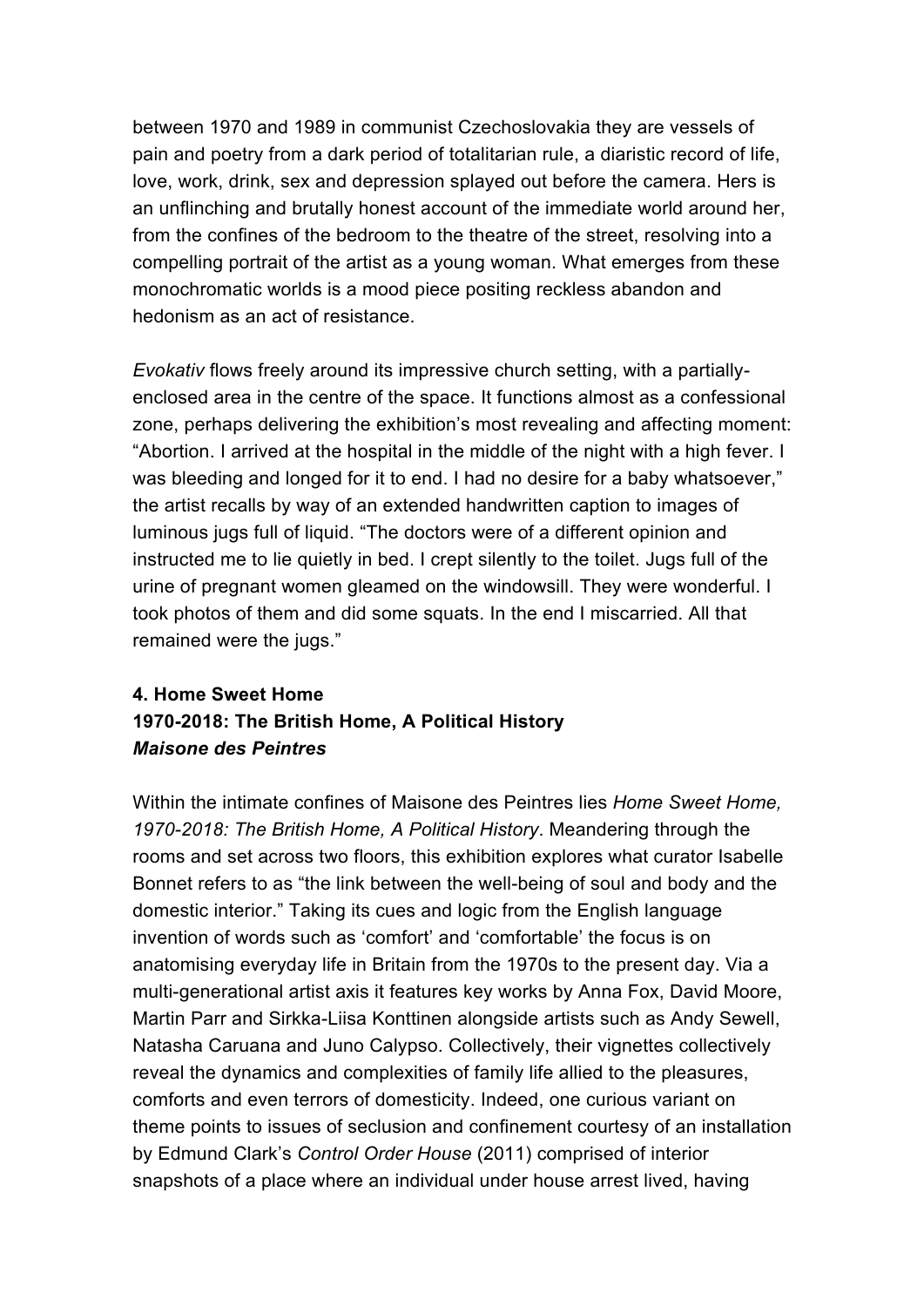been suspected of involvement in terrorist activities. Clare Strand and Eva Stenram follow in the next room in *The Poetics of Space* section with strong contributions via their narrative constructions and staged photographs.

As is the case with any show with the level of ambition to survey constructions of national identity, omissions seem as striking as what's included. Bodies of work from the canon by Richard Billingham, Nigel Shafran and Nick Waplington are notably absent. Still, *Home Sweet Home* is a well-articulated, buoyant show drawing out shared histories and dialogues, if slightly tethered to an overall vision of the British as eccentric and unable to break out of their old insularity. Nonetheless it remains a valid document along a timeline of how people look and behave in their places of refuge.

### **5. Eve Arnold, Abigail Heyman and Susan Meisalas Unretouched Woman** *Espace Van Gogh*

There was in part a retroactive feminist turn to Les Rencontres d'Arles this year and nowhere does this come more to the fore than in *Unretouched Woman*. Shining a spotlight on Eve Arnold, Abigail Heyman and Susan Meiselas, three American photographers working and fighting to create certain degrees of freedom for themselves, and who all produced pioneering books to lend tangible form to their fundamental experiences of being embodied, the exhibition has been instigated by Clara Bouveresse through Les Rencontres d'Arles' curatorial research fellowship.

Susan Meiselas' masterpiece *Carnival Strippers* (1976) prevails for its frank portrayal of dancers both on and off-stage at small town carnivals in New England, Pennsylvania, and South Carolina though photographs and interviews. Still-to-be-better-appreciated is the utterly magical Abigail Heyman, the first woman to be invited into the Magnum collective, whose book *Growing Up Female* (1974) subverted traditional codes and assumptions about what it means – or can mean – to be female, distilled through a unique combination of photo-reportage and personal urgency. Privacy is continually turned inside out.

Evidently the festival organisers have taken heed of the feedback and pressure that was applied in protest of the gender imbalance from 2018 – as voiced in an open letter published in the *Libération* newspaper last year. As such, they have taken steps to redress this by bringing those traditionally